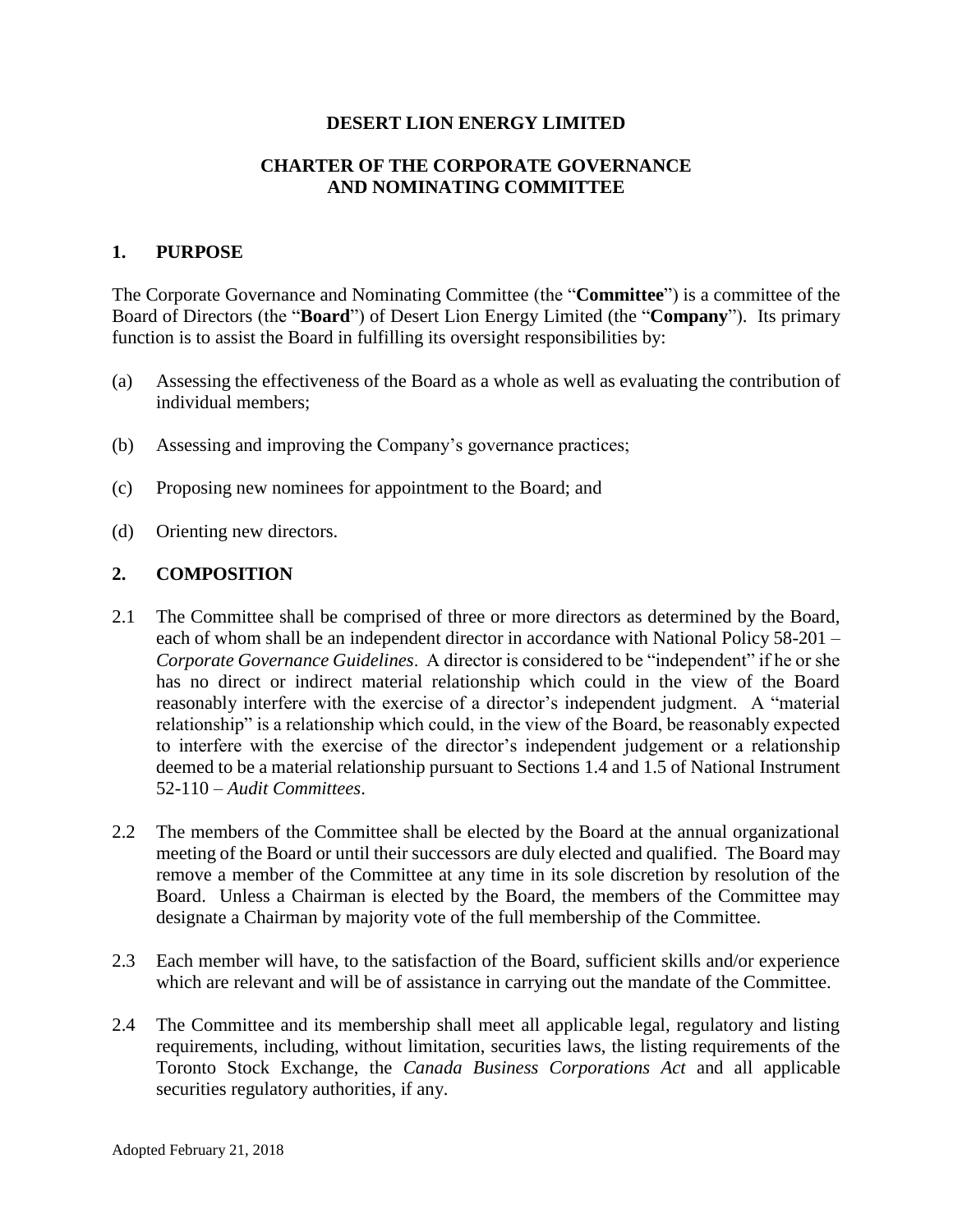### **CHARTER OF THE CORPORATE GOVERNANCE AND NOMINATING COMMITTEE**

# **3. RESPONSIBILITIES AND DUTIES**

The responsibilities, duties and powers of the Committee shall include:

- (a) Governance Responsibilities
	- Annual review and revision of this Charter as necessary with the approval of the Board.
	- Review on a periodic basis, the size and composition of the Board and ensure that an appropriate number of independent directors sit on the Board.
	- Facilitate the independent functioning and maintain an effective relationship between the Board and management of the Company.
	- Assess the effectiveness of the Chairman's agenda and the quality of the engagement of the Board.
	- **EXECUTE:** Annually review performance and qualification of existing directors in connection with their re-appointment.
	- Assess, at least annually, the effectiveness of the Board as a whole, each committee of the Board and the contribution of individual directors, including making recommendations where appropriate that sitting directors be removed or not reappointed.
	- Keep up to date with regulatory requirements and other new development in corporate governance and review the quality of the Company's governance and suggest changes to the Company's governance practices as determined appropriate to the Board.
	- Ensure that disclosure and securities compliance policies, including communications policies, are in place.

## (b) Nominating Responsibilities

- Establish qualifications and skills necessary for members of the Board (as well as skills and competences for the Board's needs as a whole) and procedures for identifying possible nominees who meet these criteria (and who are likely to bring to the Board the skills and qualifications for the Board's needs as a whole).
- Establish an appropriate review selection process for new nominees to the Board.
- Establish procedures and approve an appropriate orientation and education program for new members of the Board and establish and approve continuing education opportunities for all directors to ensure their knowledge and understanding of the Company's business remains current.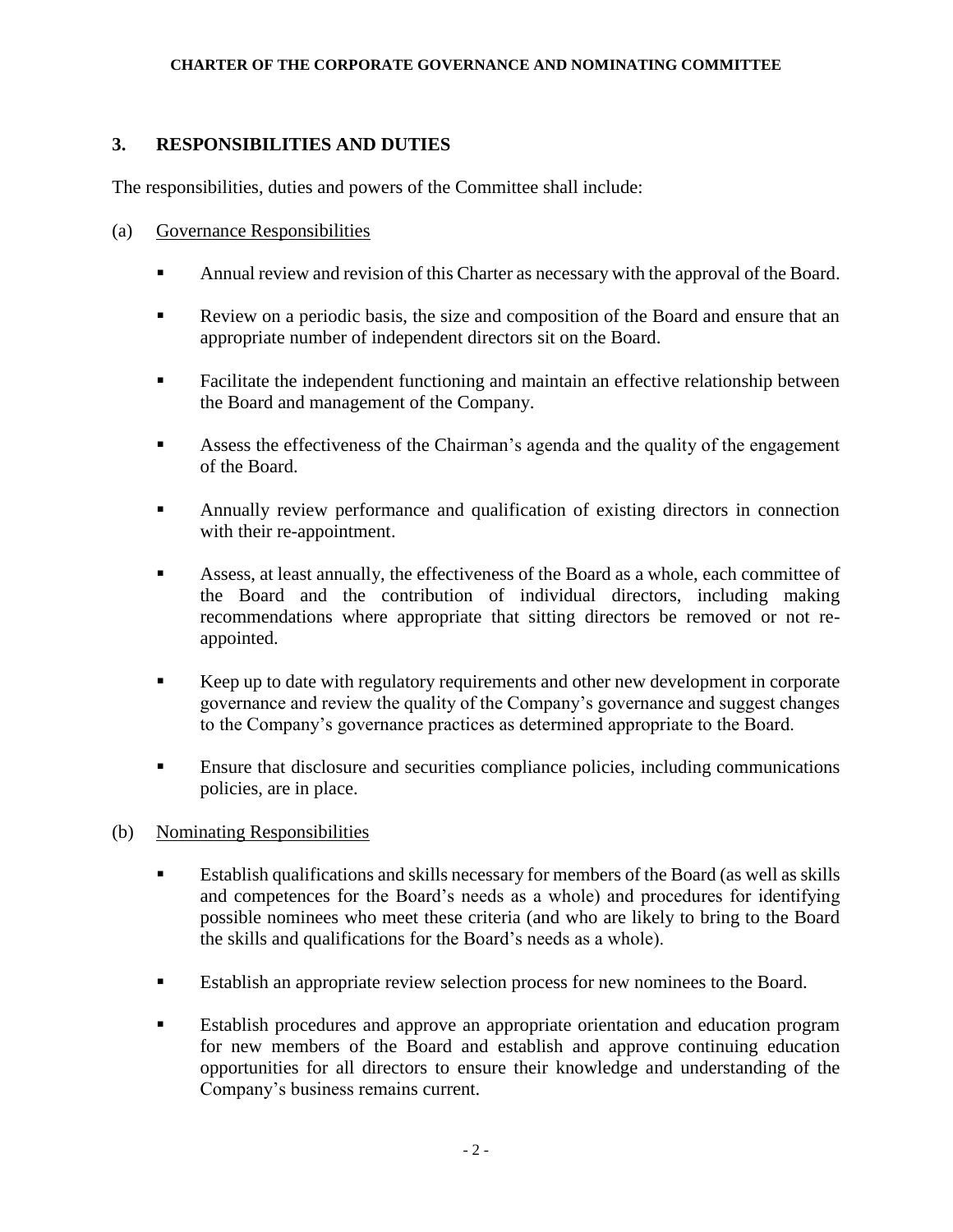**EXECUTE:** Analyze the needs of the Board when vacancies arise on the Board and identify and recommend nominees who meet such needs.

# (c) Reporting and Others

- The Committee is responsible for reviewing and submitting to the Board, as a whole, recommendations concerning the Company's corporate governance performance and processes.
- The Committee will record minutes of its meetings and, through its Chairman, report periodically to the Board.
- **The Committee may from time to time hire and remunerate outside professionals to** assist or advise the Committee in carrying out its mandate.

# **4. MEETINGS**

- 4.1 The Committee shall meet at least once per annum, or more frequently as circumstances require. The Committee may ask members of management or others to attend meetings or to provide information as necessary. In addition, the Committee or, at a minimum, the Chairman may meet with the Company's external corporate counsel to discuss the Company's corporate governance policies and practices.
- 4.2 A quorum for the transaction of business at any meeting of the Committee shall be a majority of the number of members of the Committee or such greater number as the Committee shall by resolution determine.
- 4.3 Meetings of the Committee shall be held from time to time as the Committee or the Chairman thereof shall determine upon 48 hours notice to each of its members; provided that the Committee shall meet at least once per year. The notice period may be waived by a quorum of the Committee.
- 4.4 If and whenever a vacancy shall exist, the remaining members of the Committee may exercise all of its powers and responsibilities so long as a quorum remains in office.
- 4.5 Any member of the Committee may participate in a meeting of the Committee by means of conference telephone or other communication equipment, and the member participating in a meeting pursuant to this paragraph shall be deemed, for purposes hereof, to be present in person at the meeting.
- 4.6 The Committee shall keep minutes of its meetings which shall be submitted to the Board. The Committee may, from time to time, appoint any person who need not be a member, to act as a secretary at any meeting.
- 4.7 The Committee may invite such officers, directors and employees of the Company and its subsidiaries as it may see fit, from time to time, to attend meetings of the Committee.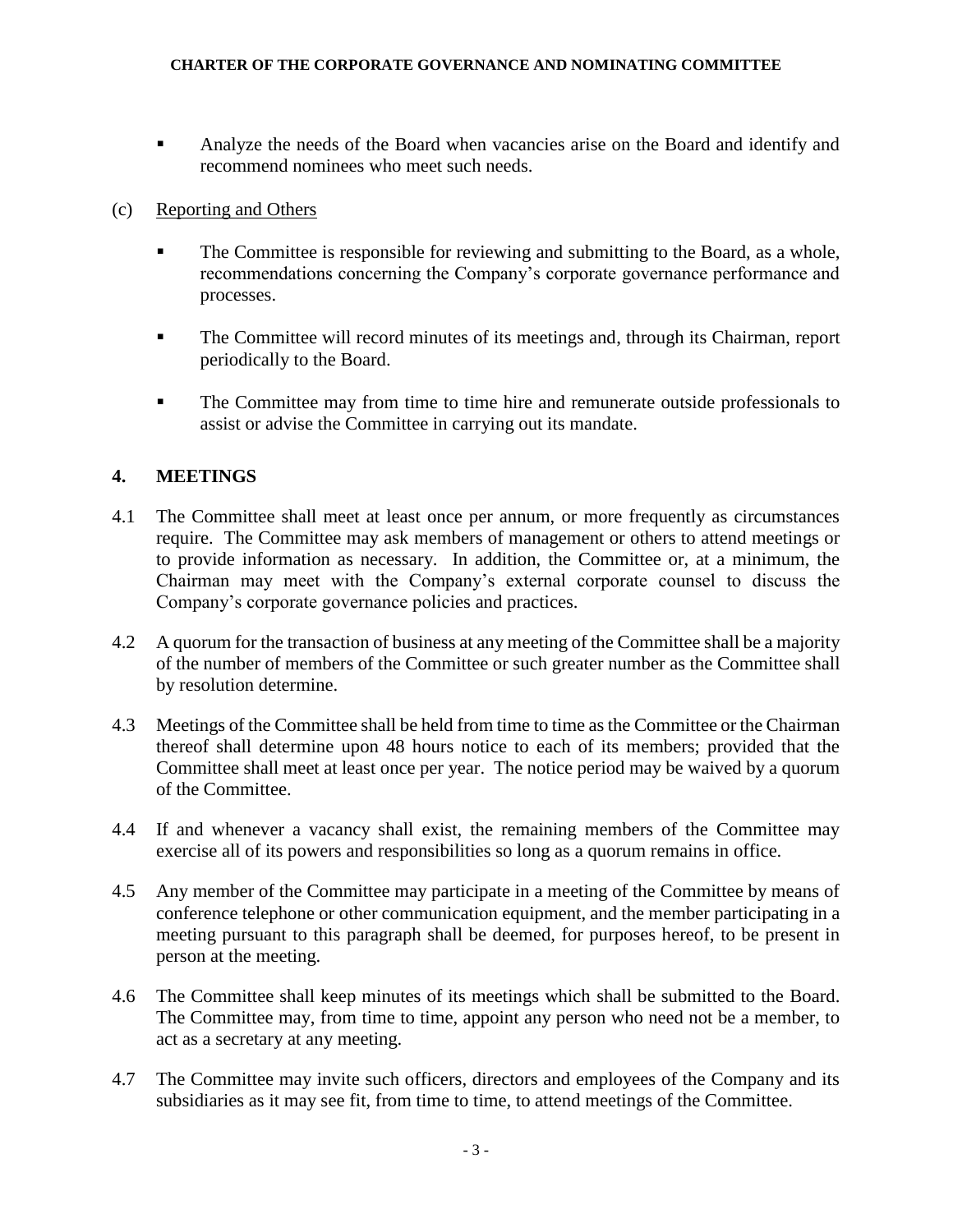#### **CHARTER OF THE CORPORATE GOVERNANCE AND NOMINATING COMMITTEE**

- 4.8 Any matters to be determined by the Committee shall be decided by a majority of votes cast at a meeting of the Committee called for such purpose. Actions of the Committee may be taken by an instrument or instruments in writing signed by all members of the Committee, and such actions shall be effective as though they had been decided by a majority of votes cast at a meeting of the Committee called for such purpose.
- 4.9 All decisions or recommendations of the Committee shall require the approval of the Board prior to implementation.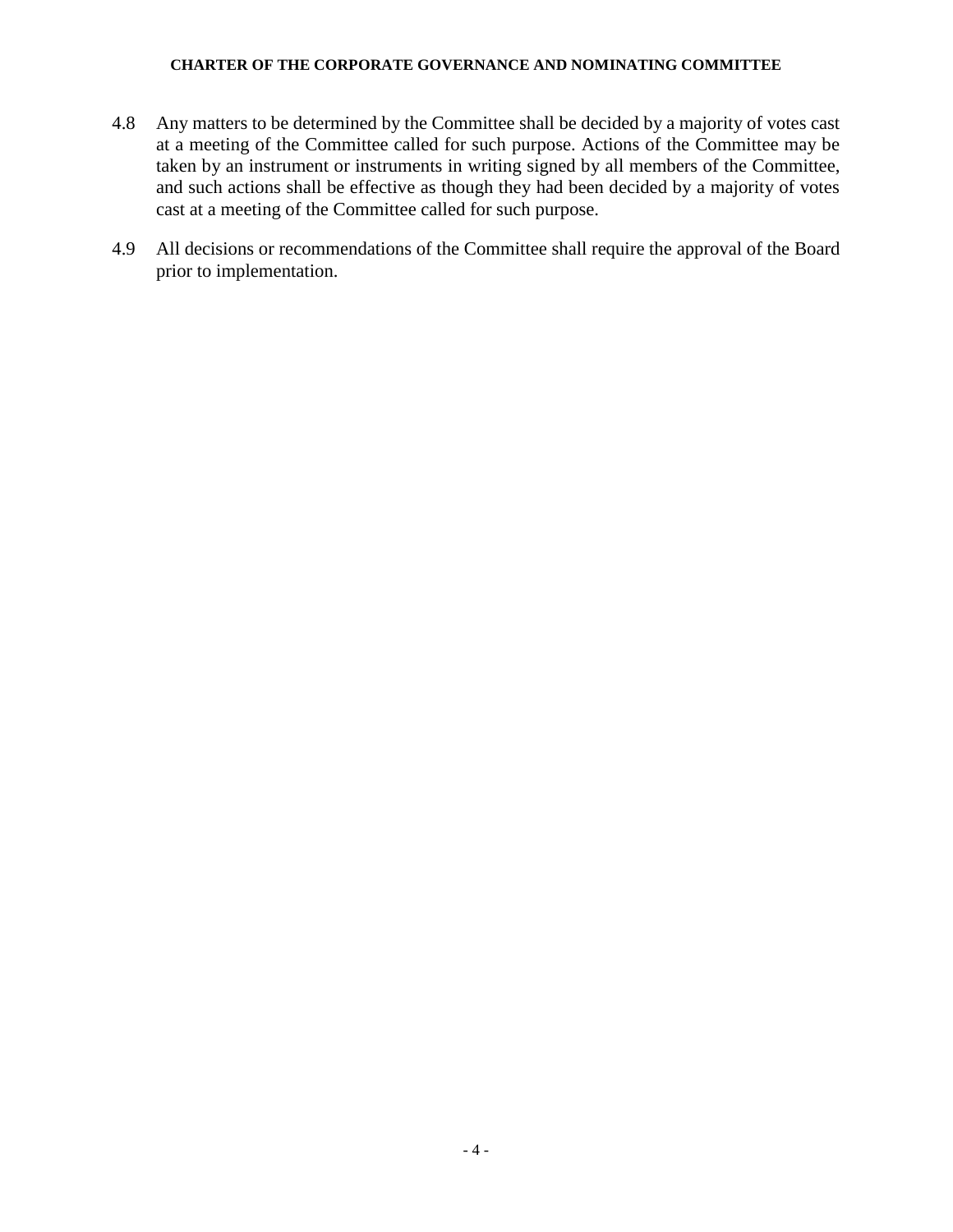## **SCHEDULE "A"**

## **POSITION DESCRIPTION FOR THE CHAIRMAN OF THE CORPORATE GOVERNANCE AND NOMINATING COMMITTEE**

## **1. PURPOSE**

The Chairman of the Corporate Governance and Nominating Committee of the Board shall be an independent director who is appointed by the Board to act as the leader of the Committee in, among other things: (i) assessing the effectiveness of the Board and the Company's governance; and (ii) proposing new nominees for appointment to the Board and its committees.

### **2. WHO MAY BE CHAIRMAN**

The Chairman will be selected amongst the independent directors of the Company who have a sufficient level of experience with corporate governance and nomination issues to ensure the leadership and effectiveness of the Committee.

The Chairman will be selected annually at the organizational meeting of the Board of Directors, and serve for a one-year term; however, if the Board of Directors does not appoint a Chairman, the members of the Committee shall designate a Chairman by a majority vote of the Committee. The Chairman may be re-appointed at the end of each term.

### **3. Responsibilities**

The following are the primary responsibilities of the Chairman:

- (a) Chairing all meetings of the Committee in a manner that promotes meaningful discussion;
- (b) Ensuring adherence to the Committee's Charter and that the adequacy of the Committee's Charter is from time to time as appropriate.
- (c) Providing leadership to the Committee to enhance the Committee's effectiveness, including:
	- ensuring that the responsibilities of the Board are well understood by both the members of the Board and management, and that the boundaries between the Board of Directors and management responsibilities are clearly understood and respected to facilitate independent functioning and maintain an effective relationship between the Board and management;
	- providing the information to the Board relative to the Committee's issues and initiatives and reviewing and submitting to the Board recommendations concerning the Company's corporate governance performance and processes;
	- **EXECUTE:** ensuring that the Committee works as a cohesive team with open communication;